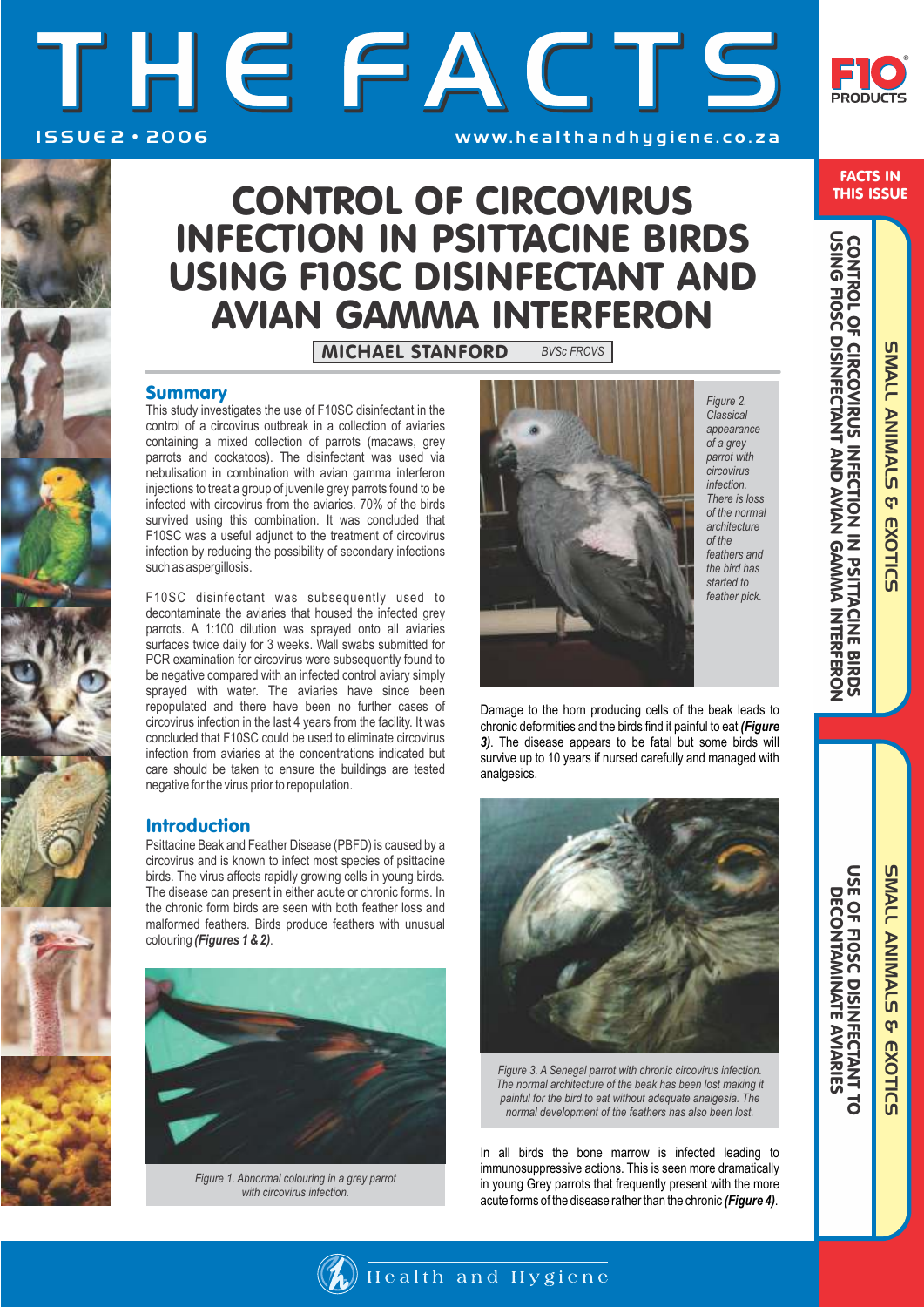



*Figure 4. Young grey parrots are extremely susceptible to acute circovirus infection. The increase in the popularity of captive breeding and hand rearing has led to a dramatic increase in the spread of circovirus infection throughout the UK breeding population.* 

A classical haematology profile will reveal severe leucopaenia (especially heteropenia) with signs of anaemia. These birds rapidly succumb to secondary invaders such as *Aspergillus fumigatus (Figure 5)*. The disease is invariably rapidly fatal with few Grey parrots appearing to develop the chronic form of the disease.



*Figure 5. Aspergillus in the lung of a young grey parrot secondary to circovirus infection. The fungal hyphae rapidly spread through the immunosuppressed birds leading to death from an overwhelming infection.*

*Figure 6. Biopsy of the bursa in a young Grey parrot infected with circovirus. The bursa has numerous inclusion bodies caused by the virus.* 

It is felt that birds are only able to contract the virus whilst they have a cloacal bursa present (normally the bursa is present up to 16 weeks of age, *Figure 6)*. PBFD virus is best diagnosed by a PCR test normally using either blood and feather pulp samples in the live bird. Recently is has been noticed that the PCR test is potentially unreliable and positive birds can be missed. Whether this is due to a problem with the test protocol or that there are two forms of the virus is debated and a breeder could certainly not depend on the test to produce a disease free unit when buying in young birds unless repeat testing is performed. The author finds that bone marrow from the tibiotarsus in addition to blood and feather samples give the operator the best chance of finding the virus but avoiding false negatives.

The virus is spread mainly by contact with highly infective feather dust in young birds. Grey parrots tend to produce large quantities of powder down and if the bird is infected there is a high risk of dust being passed between birds. This means that young birds in breeding establishments are particularly at risk *(Figure 7*). The virus is highly infectious and stable in the environment so once premises are infected it is difficult to ensure that the virus has been eliminated from the environment. This is a big concern in nurseries and hand rearing rooms. It is vital to practice excellent biosecurity in aviaries and to use an "all in-all out" system in the nurseries to avoid introducing the virus to buildings.

The interferons are a group of small protein and glycoprotein cytokines naturally produced by the avian immune system following natural infection or vaccination. Interferons protect the bird from biological



*Figure 7. Grey parrots are frequently handreared in the UK due to their popularity as pets. Unfortunately they produce vast amounts of feather down which can become infected with circovirus and subsequently rapidly spread through hand rearing establishments.* 

attack by suppressing cell proliferation, inhibiting viral replication and augmenting the activity of macrophages and T lymphocytes. There are type 1 and type 2 interferons. Type 1 interferons are essentially antiviral and antiproliferative in their effects. Recently an interferon omega (type 1 interferon) has been produced commercially for the treatment of canine parvovirus and feline leukaemia virus in Europe (Virbagen Omega, Virbac Animal Health Animal Health, Carros, France). Type 2 interferons have a more immunomodulatory effect. Initially the use of interferon was limited due to the difficulty in manufacturing the protein in large enough quantities but the recent development of recombinant DNA technologies has made interferon economic and easy to produce. The use of interferons in humans for the treatment of chronic hepatitis B and various malignancies has transformed treatment success rates with these difficult diseases. The use of interferons and other cytokines has been well researched in the poultry industry in a bid to reduce the use of vaccines and in feed antibiotics with significant success. Interferons are regarded as being species specific and interferon from one species would not normally function in another. Despite this interferon of feline origin has been found to be affective for the treatment of canine diseases. The omega interferon has been found to bind with cells from different species in vitro although there is no data available for avian cells. The commercially available omega alpha 2 interferon exerts its effects by preventing viral replication.

The use of F10 Super Concentrate (F10SC, Health and Hygiene Ltd, South Africa) administered by fogging systems as a preventative treatment for respiratory diseases in poultry in particular aspergillosis is documented. The disinfectant has been shown to dramatically reduce *Aspergillus fumigatus* spore counts in hatcheries so it is felt that it would potentially be the best method of preventing secondary infection in these immune suppressed circovirus positive birds. Most of the young circovirus positive chicks appear to die from secondary *Aspergillus fumigatus* infections. It has the advantage of appearing to be safe for use on both eggs and chicks whilst being effective against many pathogens. Recently F10 has been used by many Veterinary surgeons for the treatment of exotics in particular aspergillosis in avian cases with good results *(Figure 8)*. The 1:125 dilution of F10 has also been shown to be effective against Chicken Anaemia Virus a common circovirus affecting poultry.



*Figure 8. F10SC disinfectant has become a popular non-specific treatment for respiratory disease amongst avian veterinary surgeons. It is normal applied by nebulisation or fogging sytems. It was used in this study in an attempt to decontaminate a commercial breeding aviary from circovirus in the environment.* 

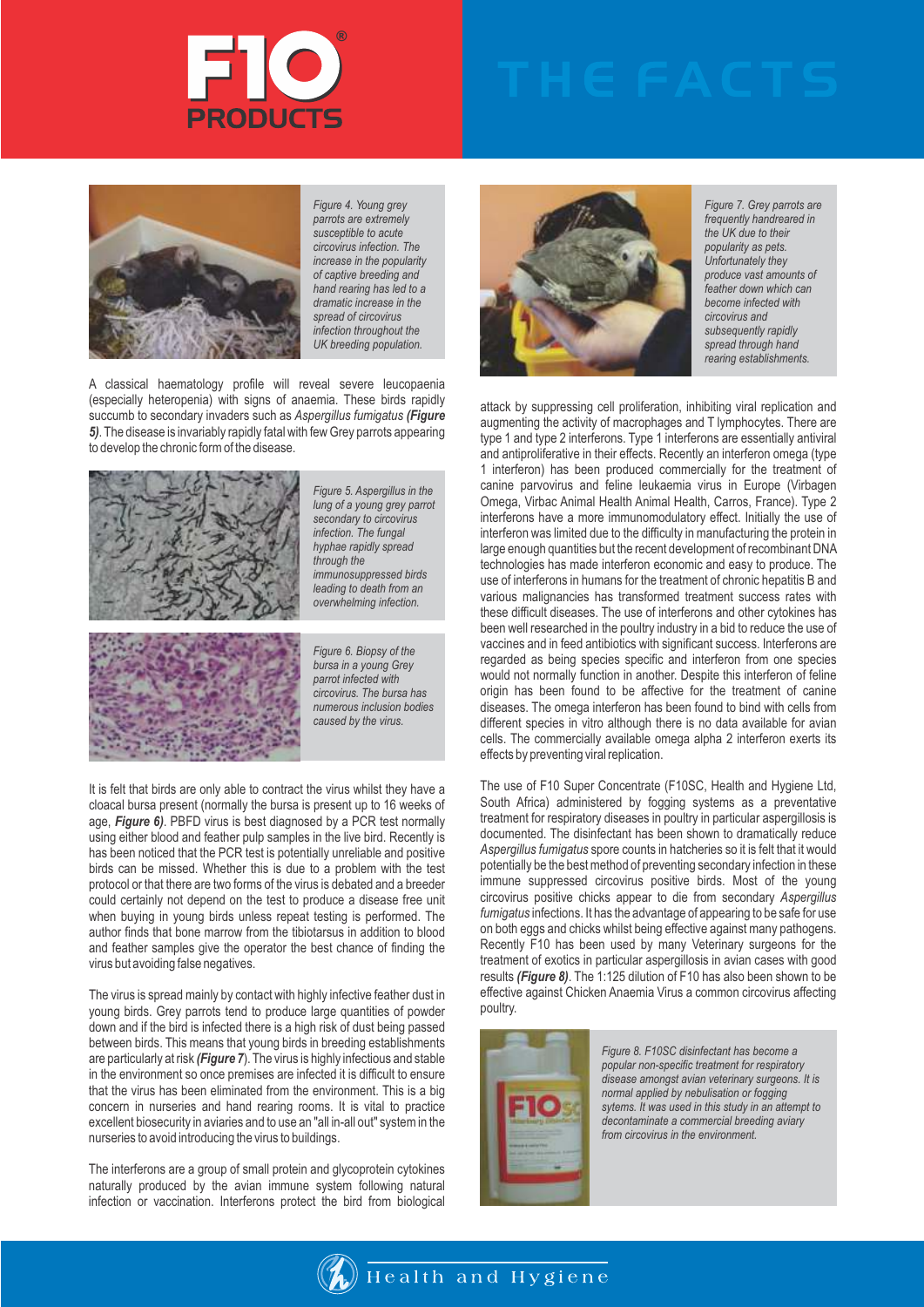

The disinfectant has also been used successfully for the treatment of respiratory conditions in psittacines and many other pet species.

## Use of F10 disinfectant and gamma interferons to treat acute circovirus infection in grey parrots

Once the outbreak had been detected in the aviary facility large numbers of hand reared grey parrot chicks succumbed to the virus. They presented with anorexia, depression and rapid death usually from the secondary infection *Aspergillosis fumigatus*. It was decided to use interferon as a potential treatment for the young greys due to its theoretical immune stimulatory activity. A small amount of avian gamma interferon was obtained from Dr Peter Kaiser (Compton Laboratories UK) in addition to the mammalian interferon of feline origin available commercially in the UK (Virbagen Omega Interferon Virbac, UK). A group of 22 juvenile grey parrots testing positively for circovirus by PCR test were randomly split into two groups.

All 22 birds exhibited profound leucopaenia with total leukocyte counts below 1  $\times$  10<sup>°</sup> (normal range 3-15  $\times$  10<sup>°</sup>) in all cases. Each bird was injected daily with one million international units of an alpha type 1 interferon of feline origin intramuscularly for 90 days. Additional measures involved fogging the birds for 15 minutes twice daily with F10SC at a dilution of 1:125. The fogger produced a droplet size of 6um. The birds were monitored by determination of serial total leukocyte cell counts at intervals. Only 2 birds were surviving at week 30. Both surviving birds were still leucopenic and found to be PCR positive for circovirus on samples obtained in week 30. The birds were euthanased *(Figure 9)*.



*Figure 9. Demonstration of leukocyte counts in Grey parrots treated with mammalian interferon. There was no improvement in the condition of the birds and a decision was made to euthanase them.*

A second group consisted of 10 grey parrots that had been presented with clinical signs of circovirus*,* which were confirmed by PCR test. All 10 birds were found to be severely leucopaenic. These birds were treated using an avian gamma interferon derived from poultry cell culture. The birds were injected once daily using one million units of avian interferon gamma intramuscularly for 90 days. The birds were fogged with F10SC as with the initial group. Seven of the 10 birds were alive at week 30. The increase in total leukocyte counts in these birds over the time period is shown in *figure 10*. By day 180 all 7 birds were exhibiting normal total white blood cell counts. Using a **t2** comparisons of means test there was a statistical difference between the total leukocyte count in the same birds between day 210 and day 1 (with 95% confidence limits). Samples of blood and feather pulp taken in week 30 were found to be negative for circovirus by PCR test in all 7 birds. The birds were still alive and not exhibiting any clinical signs of circovirus infection, either chronic or acute, 9 months post diagnosis.

#### Total Leukocyte Counts in Surviving Birds Treated With Avian Gamma Interferon



*Figure 10. Graph demonstrating the improvement in leucocyte counts in the birds treated with avian interferon. After 60 days there was a steady improvement in the total white blood cell count. After 6 months the birds was negative by PCR for circovirus.*

On the basis of this study interferon gamma of poultry origin would appear to have a potential use in the treatment of circovirus infection in young grey parrots. Despite the costs involved in daily injections and quarantining the birds this treatment was considered cost effective due to the high cost of baby psittacines. Mammalian interferon was not satisfactory. Interferons are considered species specific and a mammalian interferon would not be expected to have a significant action in avian patients but cross-species reactivity has been reported in birds. No side effects were seen from the repeated interferon injections in any bird. The results are encouraging and a double blind placebo trial would be indicated in the future.

By this stage it was felt that although the protocol appeared potentially effective for a previously untreatable disease the cost was potentially prohiberative for most clients given the low success rate. It would be expected that interferon would have to be administered until the PBFD virus had been eliminated which in theory meant 90 days treatment in the average case. It was; however, felt that interferon would be potentially far more useful in combination with F10 preventing initial infection. In poultry the administration of interferon has been found to improve growth rates and prevent common infections without the need to vaccinate. The interferon is applied by a fogging system and has been found to be more economic than the use of antibiotics and vaccines in commercial poultry systems.

## Use of F10 disinfectant to decontaminate the aviaries

Due to the resistant nature of circo viruses in outbreaks of PBFD identification of infected birds and subsequent treatment or euthanasia of birds testing positive is only the starting point. The environment that